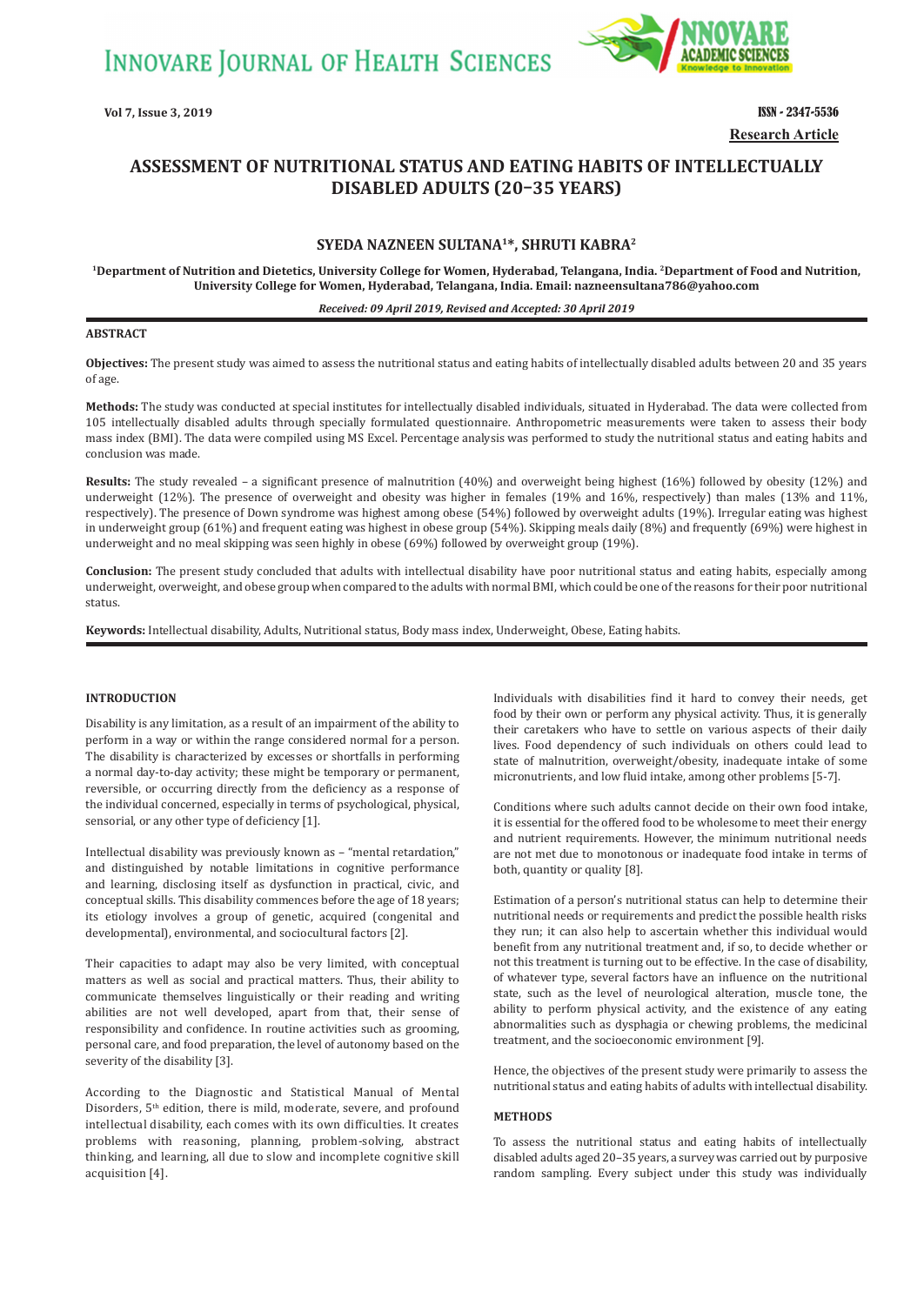assessed for nutritional status with anthropometry. The study was conducted at institutes for intellectually disabled people, located in Hyderabad.

### **Anthropometry**

Weight was assessed with the digital weighing scale and height was measured using a stadiometer as per the World Health Organization protocol [10], to obtain body mass index (BMI) of the participants for assessing their nutritional status. The criteria of the World Health Organization for Asians were used to categorize them into underweight (BMI <18.5), normal weight (BMI 18.5–22.9), overweight (BMI 23–24.9), and obesity (BMI  $\geq$ 25).

### **Questionnaire**

The information was collected from caregivers of the subjects. The objectives of the study were kept in mind while framing the questionnaire. The content of the questionnaire included general information, anthropometric measurement, questions for assessing their mental and physical health, and eating habits.

#### **Data compilation**

The data were entered into MS Excel. Categorization of the data was done based on BMI, i.e., underweight, normal, overweight, and obese. Percentage analysis was performed to study the nutritional status and eating habits based on the BMI categorization. Results were obtained and conclusion was made.

# **RESULTS AND DISCUSSION**

### **BMI of the subjects**

From different special institutes for intellectually disabled, a sample of 105 adults with intellectual disability adults was selected randomly, consisted of both males and females. The age group covered was 20– 35 years.

The present study showed that of 105 subjects, 60% were normal, 12% were underweight, 16% were overweight, and 12% were obese. Indicating 40% of the subjects were malnourished. Of them, 12% were undernourished and 28% were overnourished. Among the subjects who were overnourished, 16% were overweight and 12% were obese, showing a higher presence of overnutrition than undernutrition. The finding of the study was similar as the finding of Mhango *et al*. and Sobhana *et al*. [11,12] (Fig. 1).

#### **Gender of the subjects**

In the present study, it can be seen that, among males, 12% were underweight, 64% were normal, 13% were overweight, and 11% were obese. Among females, 13% were underweight, 52% were normal, 19% were overweight, and 16% were obese. The results indicated that the presence of underweight was almost same in both males and females. Normal BMI in males was more than females, i.e., 12% and 13%, respectively. The presence of overweight was higher in females than males. Obesity and overweight females (16% and 19%, respectively) were higher than males (11% and 13%, respectively). Studies were done by Sobhana *et al*. and Hsieh *et al*. [12,13] which showed similar results (Fig. 2).

# **Comorbidities among subjects**

The present study showed that the majority of adults with normal BMI did not have any associated comorbidity. Developmental delay was present in about a quarter of overweight adults (25%), attentiondeficit/hyperactivity disorder was associated with normal (26%) and underweight adults (15%). Down syndrome was high among obese (54%) followed by overweight adults (19%). A similar result was found in a study done by Braunschweig *et al*. [14], where 89% of participants with Down syndrome were overweight or obese (Fig. 3).

#### **Diseases among subjects**

The present study showed that there was a higher rate of heart diseases among overweight adults (19%), the absence of diseases among adults



**Fig. 1: Body mass index**







**Fig. 3: Comorbidity**

with normal BMI was more than other groups (86%), and higher presence of hypertension among underweight adults (15%) (Fig. 4).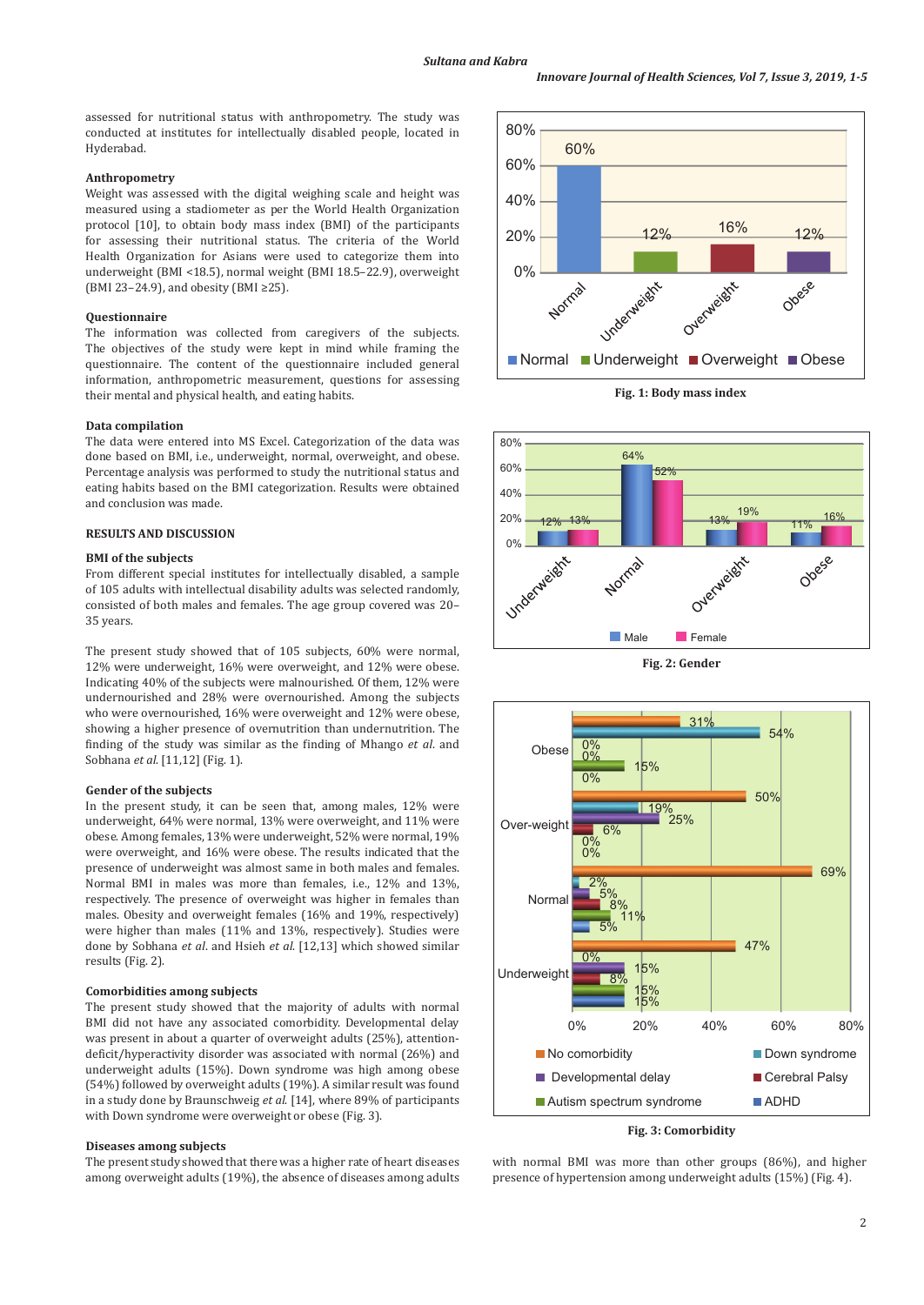### **Frequency of meals eaten among subjects**

One of the strong reasons for being undernourished is irregular meal pattern and overnutrition is a result of recurrent eating. The same pattern can be seen in the present study; where, irregular eating was highest in underweight group (61%). On the other hand, frequent eating was highest in obese group (54%) followed by overweight group (25%). Davies [15] conducted a study and found similar results (Fig. 5).

### **Excessive hunger among subjects**

Overweight and obese individuals tend to feel excessive hunger pangs frequently, which results in overindulgence in food which ultimately leads to overeating. The present study showed that excessive hunger was not felt in majority of underweight group (31%). On the other hand, sudden urge to eat was highest in obese group (92%) followed by overweight group (44%) (Fig. 6).

# **Food cravings for specific food among subjects**

Craving for specific food results in its overconsumption. The present study showed that most craved food was sweets (31%), followed by spicy foods (8%). Food cravings were least in underweight group (84%) than other groups and were highest in obese group (39%) followed by overweight group (37%) (Fig. 7).







**Fig. 5: Frequency of meals eaten**

### **Food that improved mood among subjects**

Certain foods help in improving mood of a person and this can also be observed from the present study showed where mood improvement by consuming chocolates was high in all groups, especially in obese adults (23%), followed by tea (16%), spicy foods (6%), and coffee (5%); dry fruits and nuts (2%) and sweets (2%) helped in mood improvement in least number of subjects. Hedworth *et al*. [16] showed similar findings (Fig. 8).

# **Meal skipping among subjects**

Skipping of meals can lead to starvation as the body is deprived of nutrients which usually results in undernutrition. The present study showed that skipping meals daily and frequently were highest in underweight group (8% and 69%, respectively). On the other hand, meal skipping was least in obese (23%) and overweight group (44%) (Fig. 9).

#### **Food consumption in stress**

Certain people experience loss of appetite in stress period and they avoid food. Whereas some people find comfort in food, hence, they overindulge in eating during the time of stress. The present study







**Fig. 7: Cravings for specific food**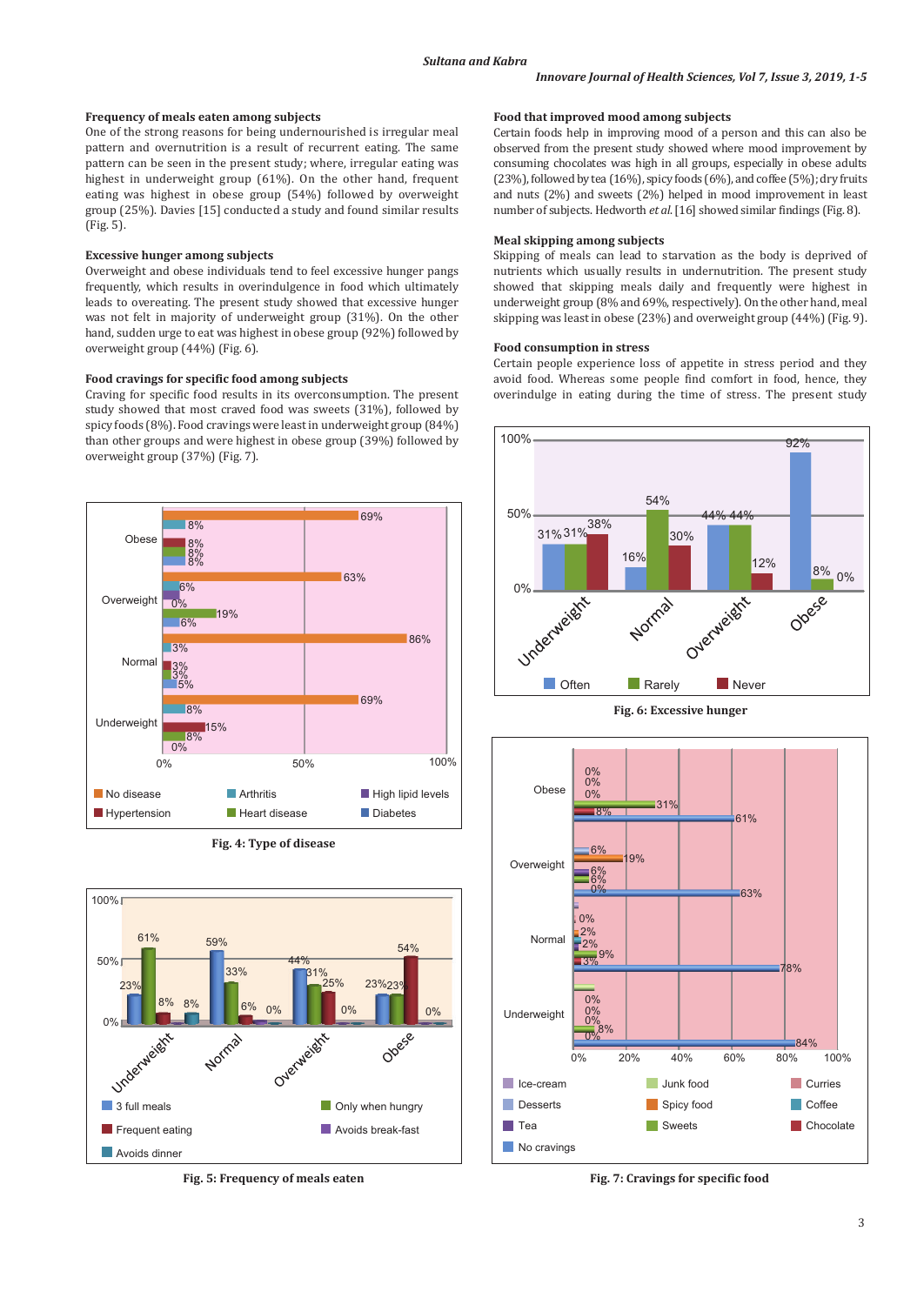



**Fig. 9: Meal skipping**

showed that, in underweight group, avoiding food in stress was highest (54%) and lowest in obese adults (8%). On the other hand, eating more food in stress was highest in obese adults (31%) and none among the underweight adults (0%) ate more food in stress (Fig. 10).



**Fig. 10: Food in stress**



**Fig. 11: Junk food consumption**

### **Junk food consumption**

Junk foods are known to contain empty calories and very little essential nutrients; their excess consumption may contribute to health problems and obesity. The present study showed that avoiding junk food was highest in underweight group (15%), and no adults from obese and overweight group avoided junk food, which could be a reason their excess weight (Fig. 11).

### **Foods eaten outside**

The present study showed that frequent consumption of food outside home was highest among overweight group (37%) followed by obese group (31%) which may lead to overindulgence in food, whereas avoiding eating food outside home was highest in underweight group (8%) followed by adults with normal BMI (3%) (Fig. 12).

# **CONCLUSION**

The data in the present study provided information on various aspects of adults with intellectual disabilities. In this context, the following findings are especially relevant:

Assessment of nutritional status was done using anthropometry and it showed that there is a significant presence of malnutrition where overnutrition was higher and a notable presence of undernutrition. Eating habits were poor among underweight individuals, which could add up to the reasons for poor nutritional status and less weight among